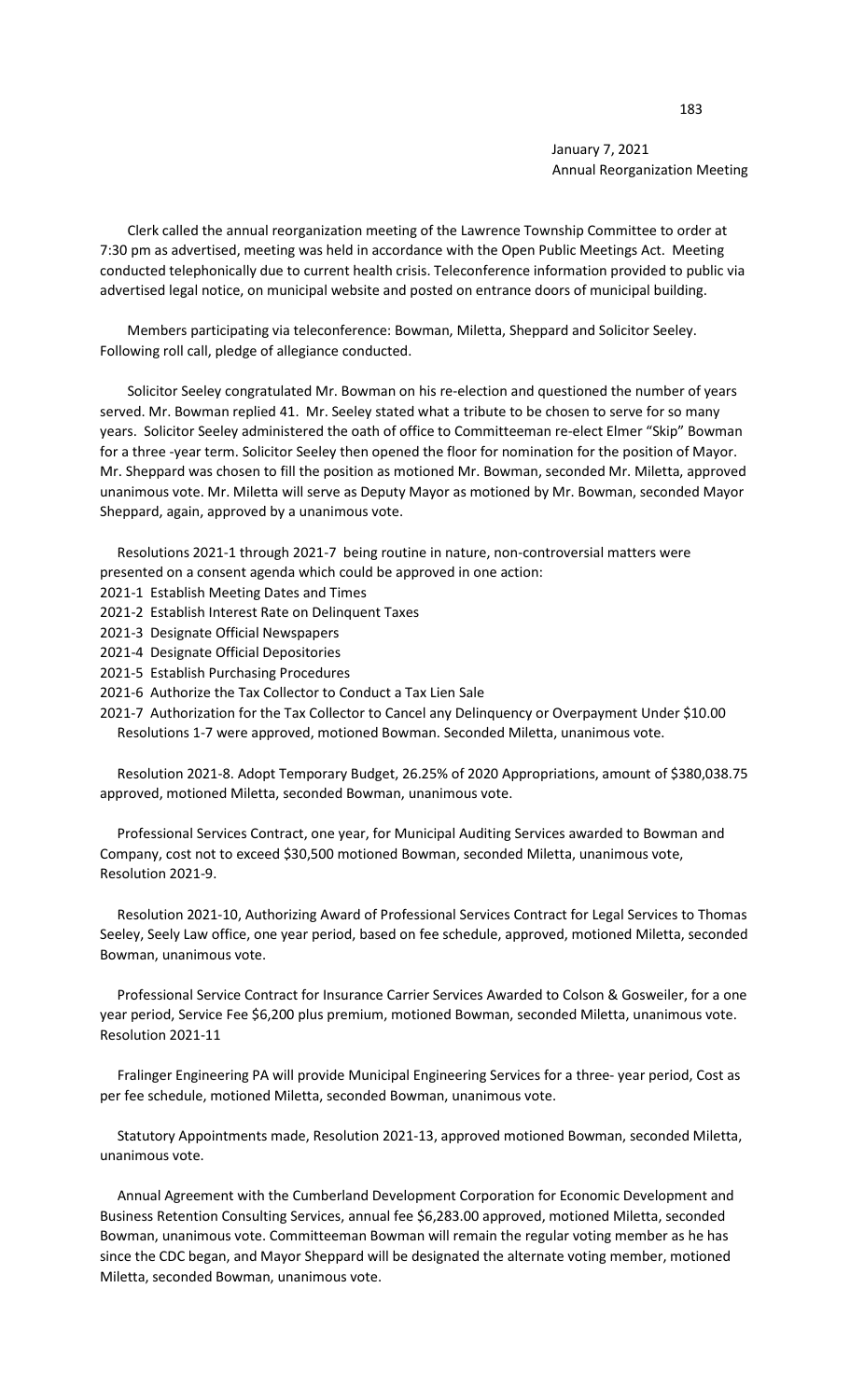January 7, 2021 284 Continued

## Committee Comments:

Mayor Sheppard congratulated Committeeman Bowman on his re-election. Solicitor Seeley stated that he hoped all were doing well and staying healthy. Mr. Miletta wished everyone a Happy new Year. Solicitor Seeley stated that it will be good to see each other when meetings can be held live as opposed to remote. All agreed.

Floor opened for public comment- no public participation. With no further business to discuss meeting adjourned at 7:55 PM motioned Bowman, seconded Miletta.

 $\overline{\phantom{a}}$  , and the contract of the contract of the contract of the contract of the contract of the contract of the contract of the contract of the contract of the contract of the contract of the contract of the contrac

Ruth Dawson, Clerk

 January 11, 2021 Regular Monthly Meeting

 Meeting called to order at 7:30 PM as advertised and held in accordance with the Open Public Meetings Act. Meeting held telephonically, information for public participation advertised, posted on website and entrance doors to Municipal Building.

Members participating via teleconference: Bowman, Miletta, Sheppard, and Solicitor Seeley.

Following the pledge of allegiance, minutes of the December  $10^{th}$ ,  $14^{th}$  and  $30^{th}$  meetings approved motioned Bowman, seconded Miletta, unanimous vote. Reports for the month of December accepted, motioned Miletta, seconded Bowman unanimous vote.

 Resolution 2021-14, Authorization for the Township of Lawrence to enter into an inter-local Services Agreement with Upper Deerfield Township for Zoning/Code Enforcement Services approved, motioned Bowman, seconded Miletta, unanimous vote, cost 8,772.00.

 Resolution 2021-15, 2020 necessary Budget Transfers approved, motioned Miletta, seconded Bowman, unanimous vote.

 Resolution 2021-16, Confirming August Land Sales and authorizing Mayor Sheppard to execute necessary deeds approved, motioned Bowman, seconded Miletta, unanimous vote.

 2020 Tax Overpayment applied to 2021, block 240 lot 9 as motioned by Miletta, seconded Bowman, unanimous vote, Resolution 2021-17.

 Resignation received from Mary Jane Lake, CFO received with regrets motioned Bowman, seconded Miletta, unanimous vote. Mayor Sheppard and Committee members thanked her for her years of service. Ms. Lake is willing to stay on through the first quarter. Ad will be placed to fill the position.

Payment of approved vouchers authorized, motioned Miletta, seconded Bowman, unanimous vote.

Committee Comments: Mayor Sheppard advised that he was notified by a resident that two of her family members received notice from the Board of Elections that their ballots for the general election in November were rejected. Clerk contacted Board of Elections and was advised that the voters completed their name and address on return envelope (transported by)as opposed to the person, bearer, delivering the ballot. Mayor Sheppard was troubled that the ballots would be rejected as they were hand delivered to the board of elections, and he felt the voters should have been given the opportunity to correct them. As per Mayor Sheppard's request the clerk gathered the following information : there were 2960 ballots mailed to registered voters (as per County Clerks Office) 1505 Ballots were returned,